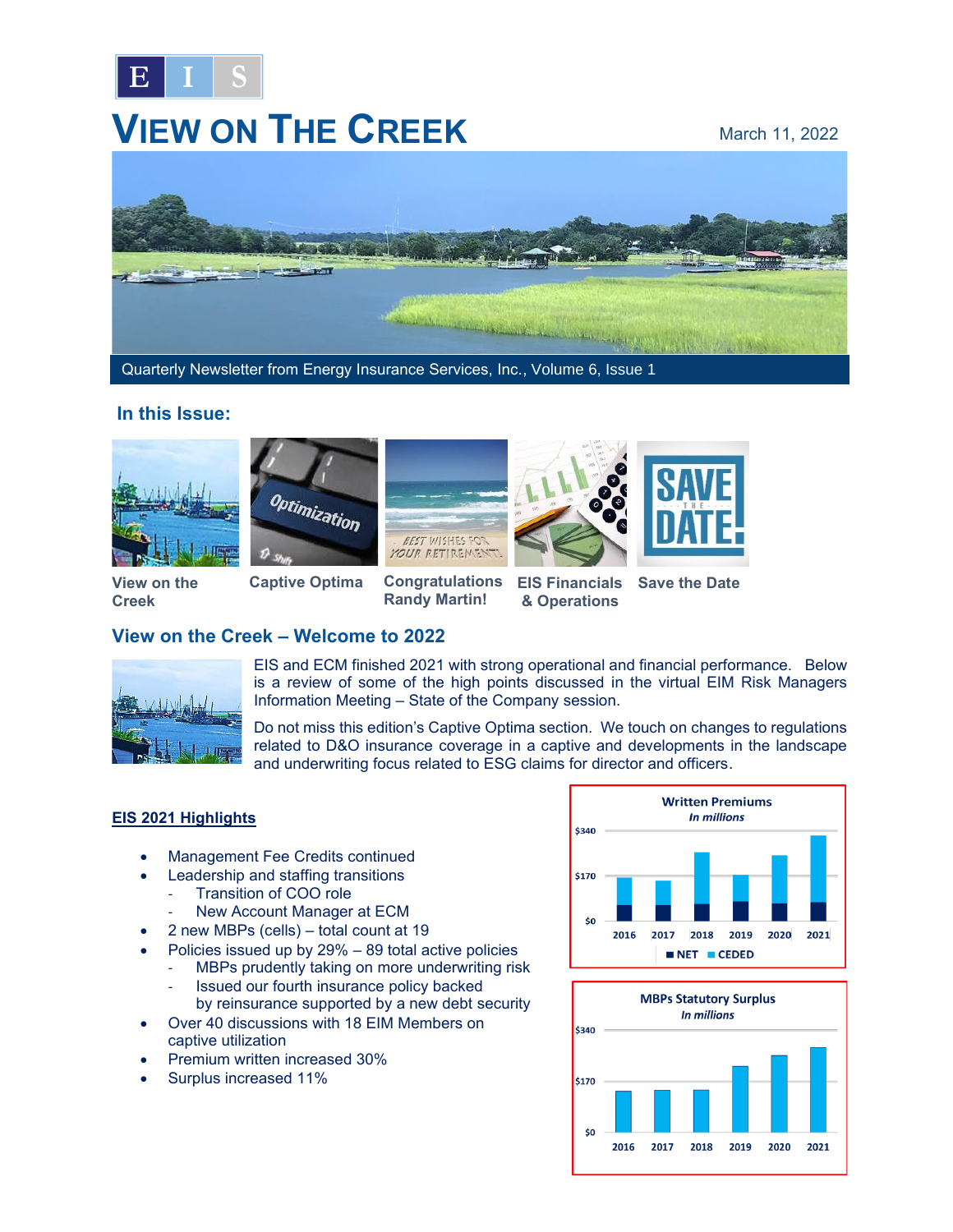#### **Captive Optima –** *New possibilities for Director and Officer insurance?*



Recent amendments in Delaware legislation authorize the use of a captive to cover non-indemnifiable director and officer ("D&O") liabilities under certain conditions. These amendments to the Delaware General Corporations Law ("DGCL") allow the use of a captive insurer to cover D&O liabilities whether or not the corporation has the power to indemnify them under the law. Thus, captives may now write Side A D&O coverage.

The change in the Delaware law is causing companies to ask *Should we run D&O through our captive?*

There are benefits to adding D&O insurance to an existing captive that already writes property, casualty, and other lines—namely, diversification of a captive's risk. Captives are an excellent option when companies are faced with capacity and pricing challenges. D&O insurance is no exception.

D&O coverage is generally made up of three main insuring clauses summarized as follows:

- Side A: Insures wrongful acts of directors and officers when the company is not permitted to indemnify by the broader of applicable law or by-laws, due to bankruptcy, or refuses to indemnify.
- Side B: Reimburses the company for the indemnification it provides to the directors and officers for claims against them alleging covered wrongful acts.
- Side C: Insures the company itself for its own liability and, in the public company context, is usually limited to securities claims.

Historically, captive utilization has been primarily limited to Sides B and C coverages because providing Side A coverage through a captive creates the potential for conflicts to arise and raises questions surrounding bankruptcy and potential indemnification issues. EIS is currently writing D&O coverage in MBPs. Here are some graphical examples the role of captive coverage within a D&O program:





Market analysts are predicting that a majority of future D&O claims are going to come from ESG factors. There will more likely be claims against directors and officers for their errors and omissions in ESG activities, as opposed to claims arising out of share price issues and negligence. D&O insurers are increasingly scrutinizing companies' ESG frameworks and asking more questions of risk managers and senior executives on ESG policies. Underwriters may view more favorably those companies that can respond to their concerns and demonstrate a focus on and commitment to ESG-related risks.

Aon's Q4 2021 Global Markets Insight Report reveals that prices for D&O liability rose by 30%

The recent amendments to the Delaware legislation help resolve ambiguity as to whether companies can use their captives to write D&O coverage and allows captives to write Side A coverage. Also, the use of a segregated cell, such as those at EIS, could arguably be deemed more arms-length from the company and further support funding non-indemnifiable losses. Both these factors, along with market predictions of the increase in ESG-related D&O claims and the increase in pricing, support the idea that companies should review their current D&O coverage and evaluate if there are benefits to using their current captive/cell or establishing a new captive/cell to build a stronger D&O program.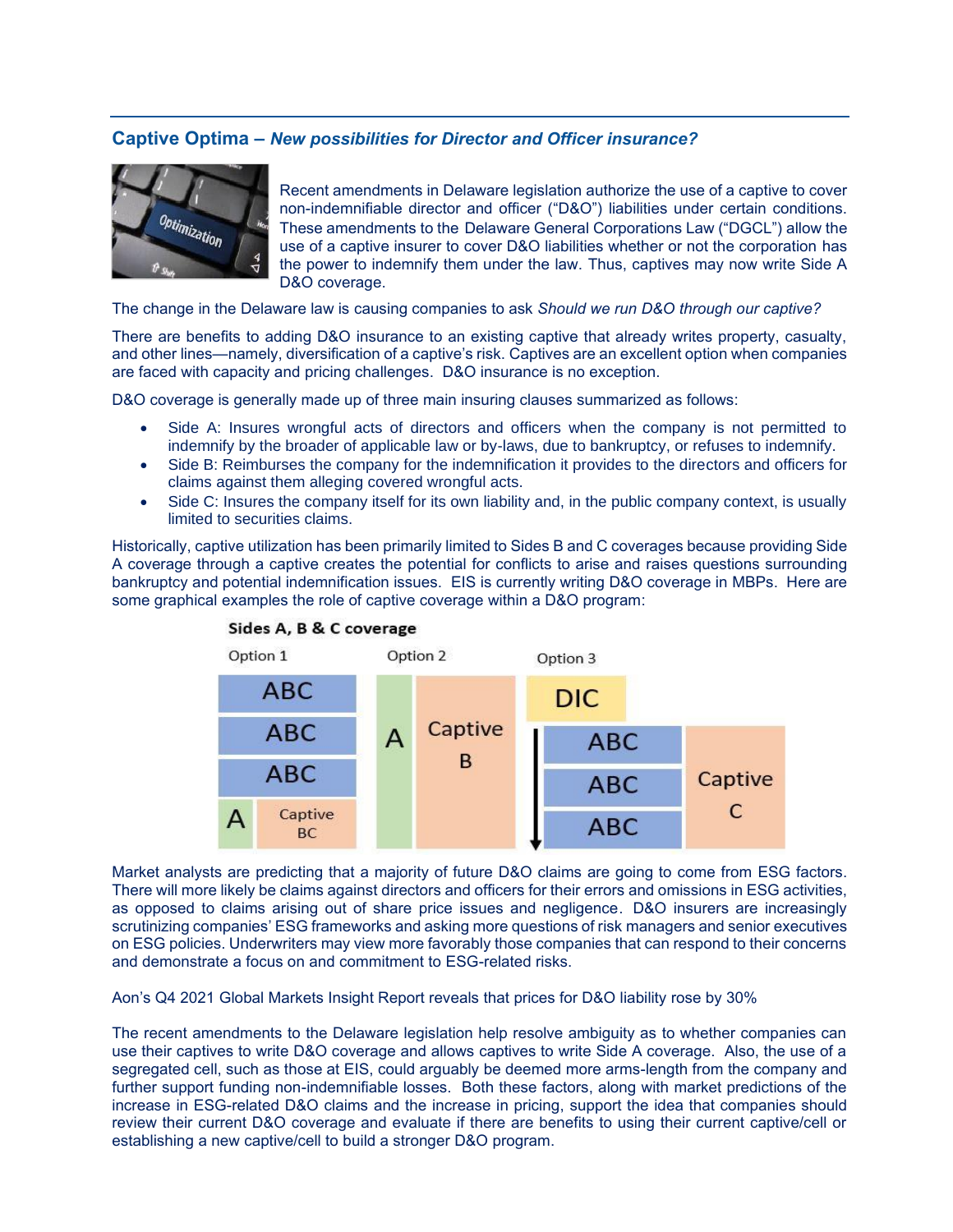### **Congratulations to Randy Martin!**



We would like to congratulate Randy Martin on his retirement effective March 31, 2022.

Randy began his career in insurance and risk management with the Aetna Casualty & Surety company as a commercial property and liability underwriter immediately upon graduation from college. From there he held several positions with other large insurers and brokers. In 2000, he left Willis to assume a newly created role in the Risk & Insurance Department of American Electric Power (AEP). During the last half of his 16 years with AEP, he was the Managing Director of the Risk & Insurance Department. Throughout his

time at AEP, he was highly engaged in the utilization of a protected cell within EIS.

In October 2015 upon his retirement from AEP, Randy assumed the current position he holds with Energy Insurance Services, Inc.

Randy was born and raised in West Virgina. He received his Bachelor of Science Degree in Business Administration majoring in Finance at West Virginia University.



- Randy has always championed the mutual concept and has been a great contributor to the EIM family. First, as a member company risk manager who supported EIM and EIS. Second, as a member and chair of EIM's Insurance Advisory Committee. And finally, as vice president ands chief operairong officer of EIS where he took the company to the next level in terms of technology advances, product development, and consistent MBP financial growth and stability. Under Randy's leadership, EIS stood as the preeminent captive insurer in the state of South Carolina. His experience, professionalism and vision will be greatly missed. All the best to Randy and the family as he embarks on a well-earned retirement. ~ Scott Goodell, retired CEO of EIM
- Randy's knowledge of risk management has been invaluable to the EIS team. Working alongside him over the past 6 and a half years has been a tremendous learning experience and a great pleasure for me. He will be missed, and I hope he catches lots of fish in retirement! ~ Kimberly Jenkins, ECM
- Randy is going to be profoundly missed by all at EIM. I have had the immense pleasure of working with him since he made the decision to join EIS. Randy brought with him years of experience and during this time I was fortunate enough to have him share this knowledge. He channeled his expertise every day to find ways he could help contribute to the EIM membership. Randy's work epitomized the mutual concept. A true selfless individual. I wish Randy the best of luck in retirement. Well deserved. ~ Jeff Tkacz, CFO of EIM
	- Randy has been an invaluable member not only to the EIM team but the captive industry in South Carolina. It has been a true joy working with Randy at EIM and on the Board of the South Carolina Captive Insurance Association. He has been an amazing mentor and teacher during my time at EIM and in South Carolina. His extensive knowledge of the energy and insurance industries will be missed. I want to thank Randy for all his support and encouragement and wish him all the best in his retirement. ~ Megan Ogden, Controller of ECM
	- Randy has provided so much to EIS during his tenure with us in South Carolina that is is easy to miss his contributions to EIS during his time on the EIM IAC and as the principal Executive responsible for AEP's mutual busines program. As everyone knows, Randy is most generous with his time and energy to all but the quality that struck me over the years is Randy's curiousity and willingness to try new approaches to all facets of risk and captive management. Our best wishes to Randy and Tammy and their wonderful family. ~ Tobias Burke, CAO of ECM



Many of us have become great friends with Randy and Tammy throughout the years and we will certainly miss seeing them at future EIM and EIS events. Randy has promised he will keep in touch and provide updates on his travels, beautiful family and retirement adventures. You'll be sure to find him on a stream, casting his fly rod for trout.